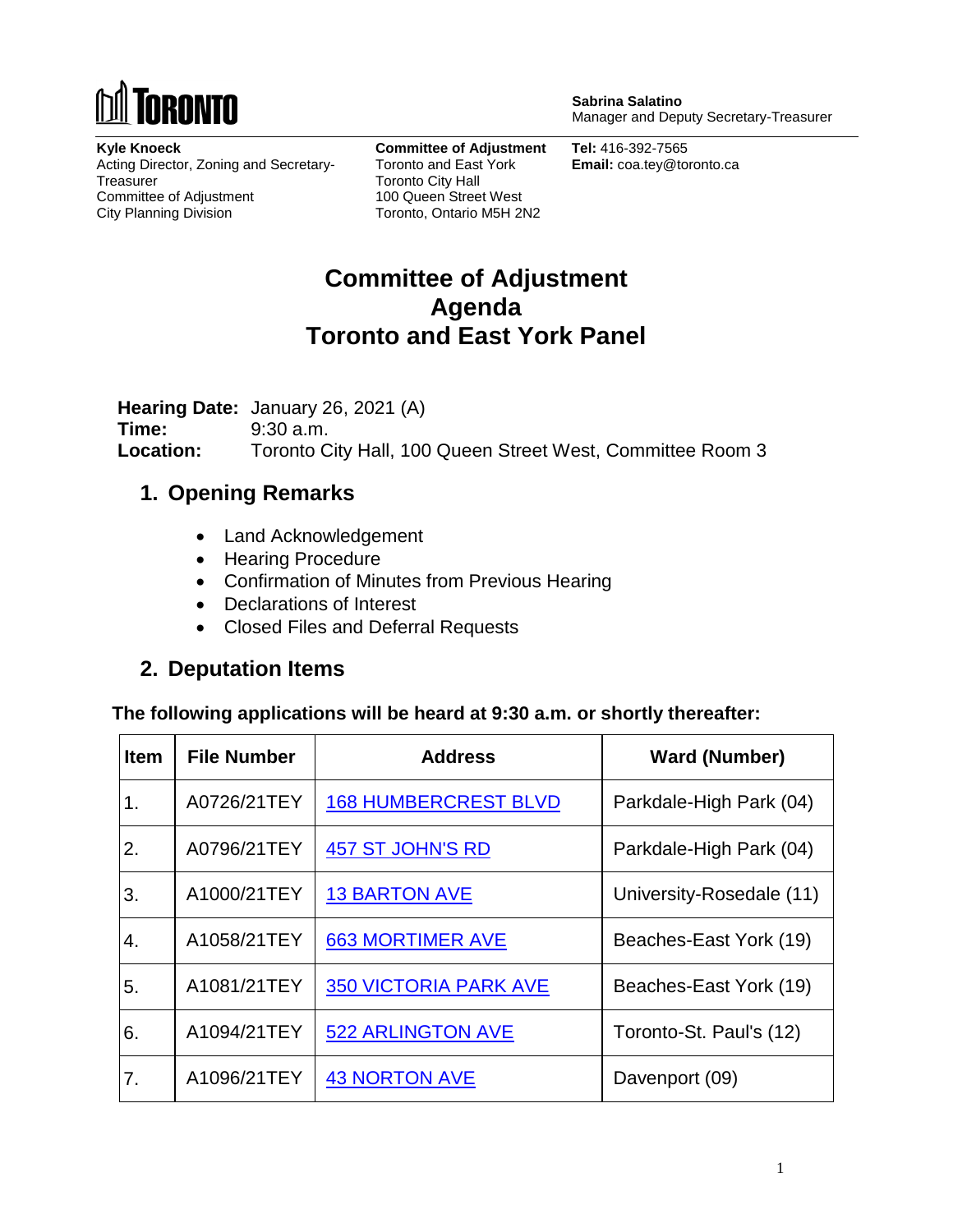| <b>Item</b> | <b>File Number</b> | <b>Address</b>            | <b>Ward (Number)</b>     |
|-------------|--------------------|---------------------------|--------------------------|
| 8.          | A1100/21TEY        | <b>71 HILTZ AVE</b>       | Toronto-Danforth (14)    |
| 9.          | A1115/21TEY        | <b>80 MADISON AVE</b>     | University-Rosedale (11) |
| 10.         | A1131/21TEY        | 613 DURIE ST              | Parkdale-High Park (04)  |
| 11.         | A1145/21TEY        | 908 GREENWOOD AVE         | Toronto-Danforth (14)    |
| 12.         | A1151/21TEY        | <b>182 CURZON ST</b>      | Toronto-Danforth (14)    |
| 13.         | A1154/21TEY        | <b>439 GLENHOLME AVE</b>  | Toronto-St. Paul's (12)  |
| 14.         | A1158/21TEY        | <b>174 INDIAN GRV</b>     | Parkdale-High Park (04)  |
| 15.         | A1162/21TEY        | <b>84 MARION ST</b>       | Parkdale-High Park (04)  |
| 16.         | A1165/21TEY        | <b>100 MORSE ST</b>       | Toronto-Danforth (14)    |
| 17.         | A1178/21TEY        | 233 HOLBORNE AVE          | Beaches-East York (19)   |
| 18.         | A1181/21TEY        | <b>37 EASTWOOD RD</b>     | Beaches-East York (19)   |
| 19.         | A1185/21TEY        | <b>1790 BLOOR ST W</b>    | Parkdale-High Park (04)  |
| 20.         | A1191/21TEY        | <b>808 PALMERSTON AVE</b> | University-Rosedale (11) |

### **RECESS**

# **The following applications will be heard at 2:00 p.m. or shortly thereafter:**

| <b>Item</b> | <b>File Number</b> | <b>Address</b>           | <b>Ward (Number)</b>    |
|-------------|--------------------|--------------------------|-------------------------|
| 21.         | A1203/21TEY        | 233 BROWNING AVE         | Toronto-Danforth (14)   |
| 22.         | A1206/21TEY        | <b>424 CLENDENAN AVE</b> | Parkdale-High Park (04) |
| 23.         | A1207/21TEY        | <b>136 CRAWFORD ST</b>   | Spadina-Fort York (10)  |
| 24.         | A1219/21TEY        | <b>188 WOODMOUNT AVE</b> | Beaches-East York (19)  |
| 25.         | A1222/21TEY        | <b>86 HUBBARD BLVD</b>   | Beaches-East York (19)  |
| 26.         | A1242/21TEY        | <b>88 HUBBARD BLVD</b>   | Beaches-East York (19)  |